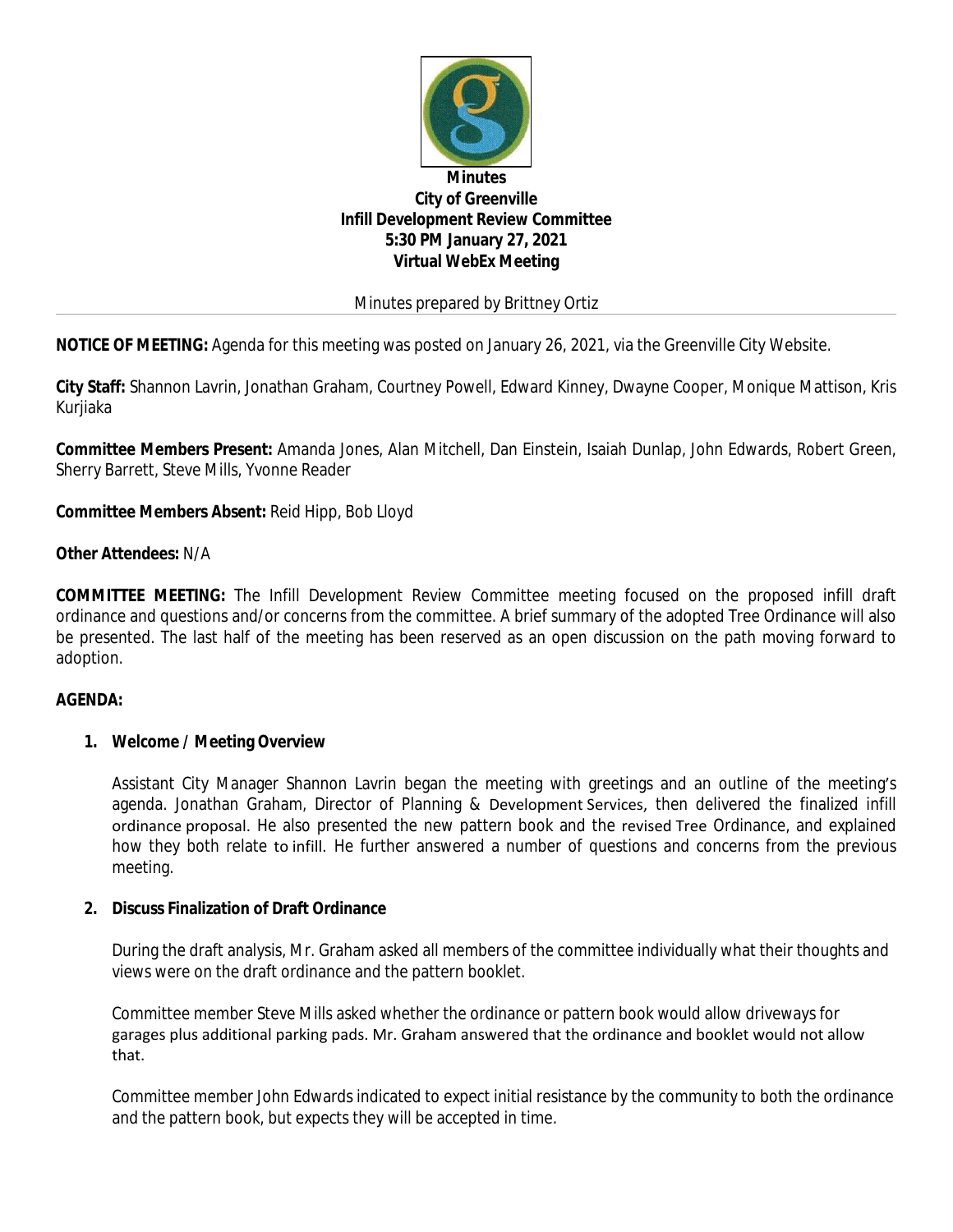Committee member Amanda Jones addressed the importance for the professional community to look at and review the documents. "While we are achieving what we are trying to achieve on the committee side, this must also be achieved on the development side." Mr. Graham agreed and recommended to put case study testing on hold in order to allow professional organizations to review and comment on the documents before continued testing. Ms. Lavrin then mentioned to provide the documents to outside organizations for the opportunity to test and fully review both the ordinance and pattern book before presenting them to council.

Committee member Dan Einstein indicated that he was more interested in the practical application at this stage and that he would feel much better about the ordinance proposal after the tests had been completed. He also stated that it would be important for both the staff and the committee to demonstrate the scope of the testing and review conducted before presenting the document to others. The committee wants to be sure that the new regulations are as reasonable and logical as possible.

Sherry Barrett presented a list of items that she wanted to discuss from the pattern book. Her list contained slight improvements in terminology, language, format, structure and a few corrections of calculations.

Committee member John Edwards agreed with Mrs. Barrett and proposed removing the word "maintain" from the Purpose and Intent section of the ordinance and replace it with "fosters" because they aim to promote and facilitate development and improvement, rather than retain it.

Committee member Yvonne Reeder proposed that more emphasis be placed on "balance" in the purpose statement.

Alan Mitchell noted that while anything would never be 100% perfect, he feels that this ordinance could be 90% effective. He also said that everyone should see this document as a guidance rather than something that is "patched and stoned."

Isaiah Dunlap was satisfied with the document, graphics and worksheets and claimed that they discussed several of the key issues under discussion.

Robert Green stated that this proposal is the best we could do for a 'one-size-fits-all' document. Mr. Green's only concern was with the use of stories, particularly "1/2 stories." Mr. Graham resolved this concern by presenting visual examples of calculations.

# **3. Review of Newly Adopted Tree Ordinance**

Senior Landscape Architect Edward Kinney briefly presented to the staff and committee with a description of the newly adopted Tree Ordinance. He reviewed the guidelines set out in the new ordinance, such as the application of street trees and minimum caliber planting, the preservation of heritage trees, the exemption of property owners prior to June 30, 2021, and how the new ordinance directly ties to the infill ordinance. Mr. Kinney then briefly explored incentives to encourage the planting of more trees. Engineer Dwayne Cooper proposed that trees can be used as a substitute for stormwater measures, but only trees that are in addition to the amount required.

# **4. Next Steps – Proposed Path to Adoption**

After final discussions, Mr. Graham explained that the next step would be to take this to the Home Builders Association and the design community for further professional review and feedback. Staff will also continue to conduct testing with the final draft and report back to the committee with any other revisions. In addition, the staff would like to have the opportunity to set up small workshops for the Planning Commission prior to the public hearing. Ms. Lavrin anticipated an estimated total of 2-6 weeks to receive feedback from the Home Builders Association, design professionals, the test planners and others.